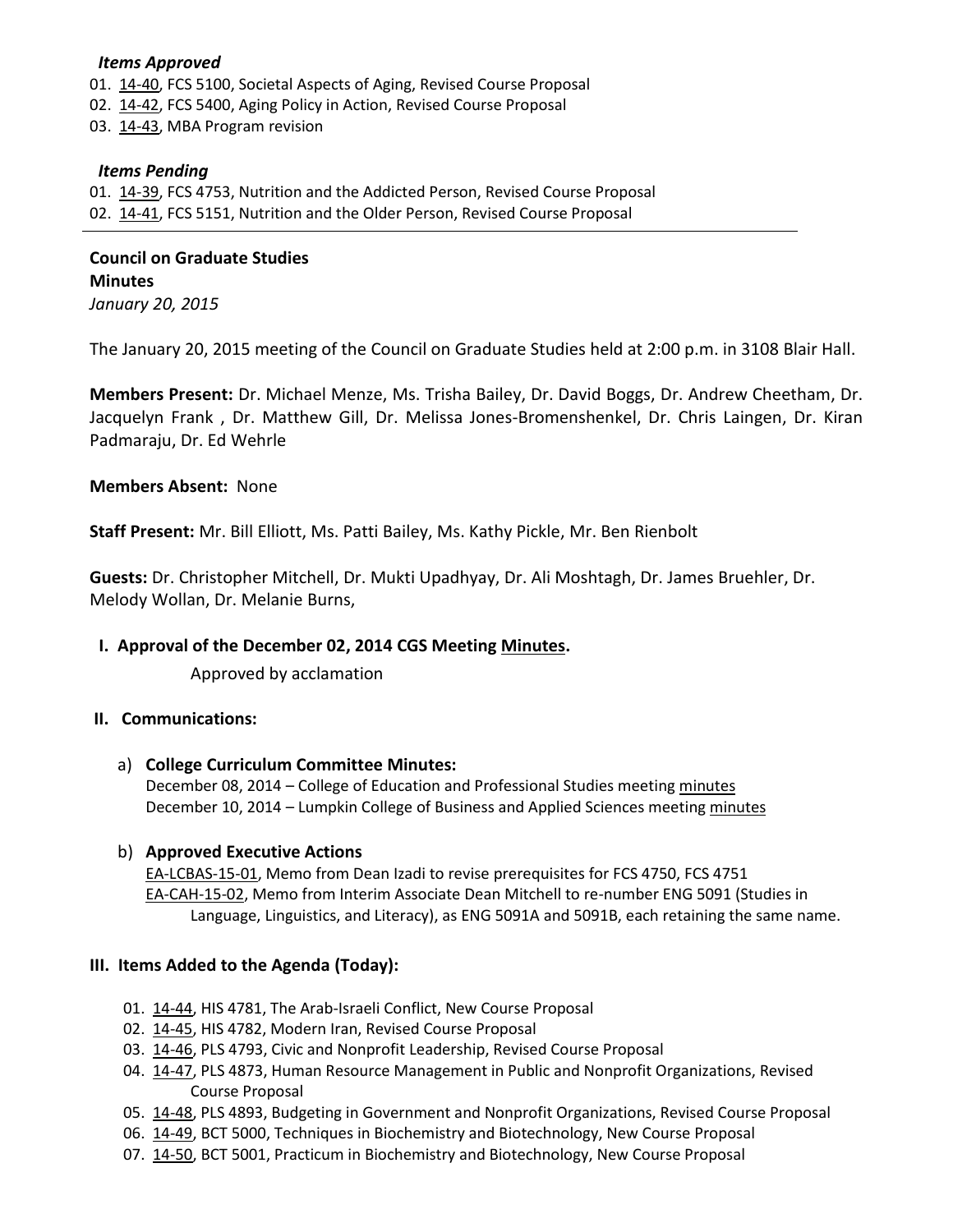08. [14-51,](http://castle.eiu.edu/~eiucgs/currentagendaitems/agenda14-51.pdf) BCT 5980, Internship in Biochemistry and Biotechnology, New Course Proposal

09. [14-52](http://castle.eiu.edu/~eiucgs/currentagendaitems/agenda14-52.pdf), Master's in Biochemistry and Biotechnology - New Degree Proposal

## **IV. Items Acted Upon:**

**01.** [14-39,](http://castle.eiu.edu/~eiucgs/currentagendaitems/agenda14-39.pdf) FCS 4753, Nutrition and the Addicted Person, Revised Course Proposal; Melanie Burns presented the course. Council advised revisions prior to presenting for vote at next meeting on 02.03.15

**02.** [14-40,](http://castle.eiu.edu/~eiucgs/currentagendaitems/agenda14-40.pdf) FCS 5100, Societal Aspects of Aging, Revised Course Proposal; Jacquelyn Frank presented the course. Council approved unanimously with corrections; Effective date – Summer 2015

(3-0-3) FCS 5100, Societal Aspects of Aging

Review of current social gerontological theories and research; consideration of structural aspects of the social order as related to the aging process.

Prerequisite(s):

None

**03.** [14-41,](http://castle.eiu.edu/~eiucgs/currentagendaitems/agenda14-41.pdf) FCS 5151, Nutrition and the Older Person, Revised Course Proposal; Melanie Burns presented the course. Council advised revisions prior to presenting for vote at next meeting on 02.03.15

**04.** [14-42,](http://castle.eiu.edu/~eiucgs/currentagendaitems/agenda14-42.pdf) FCS 5400, Aging Policy in Action, Revised Course Proposal; Jacquelyn Frank presented the course. Council approved unanimously with corrections; Effective date – Summer 2015

(3-0-3) FCS 5400, Aging Policy in Action

This course will examine the historical development, current application, and future trends of public policy as they relate to the well-being of aging individuals. Policy processes at the state and national levels will be holistically explored and analyzed so that strengths and weaknesses of current age-related policies and proposals for change can be critically evaluated.

Prerequisite(s):

None

**05.** [14-43,](http://castle.eiu.edu/~eiucgs/currentagendaitems/agenda14-43.pdf) MBA Program revision; Melody Wollan presented the proposal. Council approved unanimously; Effective date – Fall 2015

# **02 Committee Reports:**

**Library Advisory**- Ed Wehrle; no meeting

**Textbook Advisory-** Chris Laingen; no meeting

**Academic Technology** (ATAC)- David Boggs; apple rep spoke at meeting; discussed goal of increasing mobile presence; reviewed new virus threats

**Honorary Degree**- Jackie Frank; submission have been forwarded to president's office

**Graduate Student Advisory Council** (GSAC)- Bill Elliott; no report

**Council on Assessment of Student Learning** (CASL)**-** Kiran Padmaraju; no report/scheduling conflict **Enrollment Management Advisory Committee** (EMAC)**-** Matt Gill; no report

**03 Other Items:**  None

**04 Dean's Report:** Enrollment Goals

2